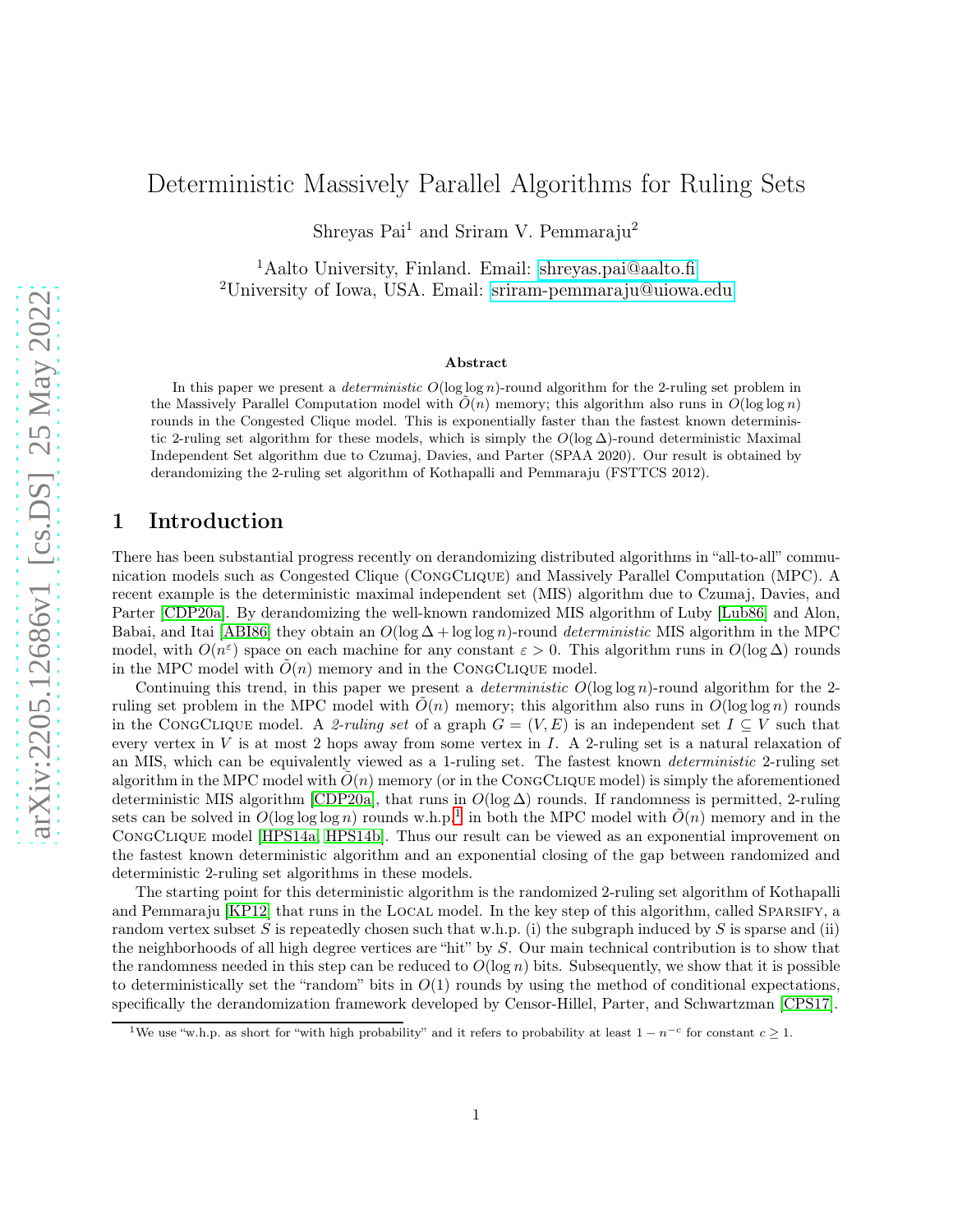### 1.1 The MPC and CONGCLIQUE Models

The *Massively Parallel Computing (MPC)* model was developed and refined in a sequence of papers [\[FMS](#page-5-3)<sup>+</sup>10, [GSZ11,](#page-6-4) [KSV10,](#page-6-5) [BKS17\]](#page-5-4). It is defined by a set of machines, each having at most S words of memory. The machines are connected to each other via an all-to-all communication network. Communication and computation in this model are synchronous. In each round, each machine receives up to S words from other machines, performs local computation, and sends up to  $S$  words to other machines. The key characteristic of the MPC model is that both the memory upper bound S and the number of machines used are assumed to be strongly sublinear in the input size N, i.e., bounded by  $O(N^{1-\delta})$  for some constant  $\delta, 0 < \delta < 1$ . This characteristic models the fact that in modern large-scale computational problems the input is too large to fit in a single machine and is much larger than the number of available machines. Thus, for graph problems, where the input is an *n*-vertex, *m*-edge graph, S is bounded by  $O((m+n)^{1-\delta})$ . While S is sublinear in the total input size, how it relates to the number of vertices  $n$  has a significant impact on the efficiency of algorithms we are able to design. Researchers have focused on three regimes: (i) superlinear memory:  $S = O(n^{1+\varepsilon})$ , for  $\varepsilon > 0$ , (ii) linear memory:  $S = \tilde{O}(n)$ , and (iii) sublinear memory:  $S = O(n^{\varepsilon})$  for  $\varepsilon > 0$ . In this paper, we work in the *linear memory MPC* model.

The CongClique model is a classical model of distributed computation introduced by Lotker, Pavlov, Patt-Shamir, and Peleg [\[LPPSP03\]](#page-6-6). If the input is a graph G with n nodes, the goal is to solve some graph problem on G by performing computation at the nodes of G. Computation and communication proceeds in synchronous rounds and in each round every node can send an  $O(\log n)$ -bit message to every node in G, not just the nodes it is adjacent to. Thus the underlying communication network is  $K_n$ .

#### 1.2 Other Related Work

Besides the deterministic MIS algorithm mentioned earlier [\[CDP20a\]](#page-5-0), Czumaj, Davies, and Parter [\[CDP20b\]](#page-5-5) give a deterministic constant round  $(\Delta + 1)$ -coloring algorithm in CONGCLIQUE. Censor-Hillel, Parter, and Schwartzman [\[CPS17\]](#page-5-2) introduced a distributed derandomization framework, based on the method of conditional expectations [\[Rag88\]](#page-6-7), in Congest and CongClique which allowed them to obtain a deterministic  $O(\log \Delta \cdot \log n)$  round algorithm for MIS in CONGCLIQUE. Our overall approach fits in this framework. They also showed how to obtain a  $(2k-1)$ -spanner with  $O(kn^{1+1/k} \log n)$  edges deterministically in  $O(k \log n)$ rounds in CongClique. Parter and Yogev [\[PY18\]](#page-6-8) improve on the spanner results by giving a deterministic construction of a  $(2k-1)$ -spanner with  $\tilde{O}(n^{1+1/k})$  edges in  $O(\log k + (\log \log n)^3)$  rounds and a deterministic construction of an  $O(k)$ -spanner with  $O(kn^{1+1/k})$  edges in  $O(\log k)$  rounds. At a high level, the approach of Parter and Yogev is to derandomize a sparse hitting set construction. The SPARSIFY step in the Kothapalli-Pemmaraju 2-ruling set algorithm can also be viewed as a randomized construction of a sparse hitting set. Due to this connection, the Parter-Yogev approach provides inspiration for this work.

### 1.3 Technical Preliminaries

A key part of our approach is to reduce the randomness needed in the Sparsify step of the Kothapalli-Pemmaraju 2-ruling set algorithm. We achieve this by using a k-wise independent family of hash functions. In this section we provide some technical preliminaries on concentration bounds for the sum of  $k$ -wise independent random variables and the number of random bits needed to construct a family of k-wise independent hash functions. The following tail inequality is from Bellare and Rompel [\[RB94\]](#page-6-9).

<span id="page-1-0"></span>**Lemma 1.1.** Let  $k \geq 4$  be an even integer. Suppose  $Z_1, Z_2, \ldots, Z_t$  are k-wise independent random variables *taking values in* [0,1]*. Let*  $Z = \sum_{i=1}^{t} Z_i$  *and*  $\mu = \mathbb{E}[Z]$ *, and let*  $\lambda > 0$ *. Then,* 

$$
\Pr[|Z - \mu| \ge \lambda] \le 8\left(\frac{k\mu + k^2}{\lambda^2}\right)^{k/2}.
$$

The following is a paraphrased version of Definition 3.31 in Vadhan's work [\[Vad12\]](#page-6-10).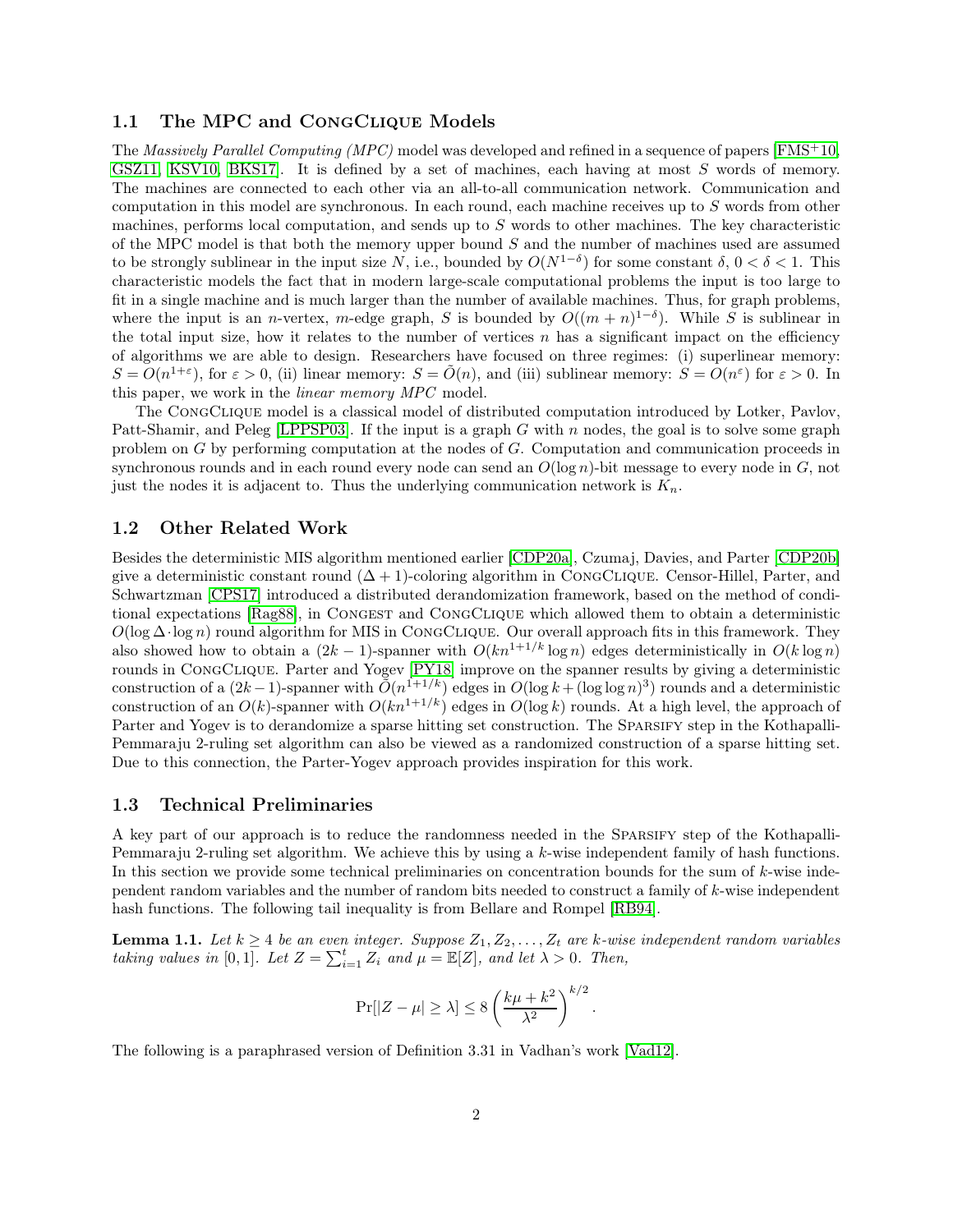**Definition 1.2.** For N, M,  $k \in \mathbb{N}$ , such that  $k \leq N$ , a family of functions  $\mathcal{H} = \{h : [N] \to [M]\}$  is k-wise independent if for all distinct  $x_1, x_2, \ldots, x_k \in [N]$ , the random variables  $h(x_1), h(x_2), \ldots, h(x_k)$  are *independent and uniformly distributed in* [M] *when* h *is chosen uniformly at random from* H*.*

The following lemma appears as Corollary 3.34 in Vadhan's work [\[Vad12\]](#page-6-10).

<span id="page-2-0"></span>**Lemma 1.3.** For every  $n, m, k$ , there is a family of k-wise independent hash functions  $\mathcal{H} = \{h : \{0, 1\}^n \to \mathbb{R}\}$  $\{0,1\}^m\}$  *such that choosing a random function from* H *takes*  $k \cdot \max\{n,m\}$  *random bits, and evaluating a function from*  $H$  *takes poly* $(n, m, k)$  *computation.* 

**Notation:** In the rest of the paper we use  $N(v)$  to denote the set of neighbors of a node v,  $N^+(v)$  to denote  $\{v\} \cup N(v)$ ,  $N^+(S)$  to denote  $\cup_{v \in S} N^+(v)$  for any subset S of nodes, and  $E(G)$  denote the set of edges in G.

## 2 Deterministic Ruling Set Algorithm

We obtain our result in three steps: (i) we use limited dependence in order to reduce the amount of randomness used by a key sampling step in the Kothapalli-Pemmaraju 2-ruling set algorithm [\[KP12\]](#page-6-3), (ii) we then use the method of conditional expectations, following ideas of Censor-Hillel, Parter, and Schwartzman [\[CPS17\]](#page-5-2), and derandomize this sampling step, and (iii) we show that with this derandomized sampling step in place, the Kothapalli-Pemmaraju 2-ruling set algorithm can be implemented as a deterministic algorithm in the linear memory MPC model and in the CONGCLIQUE model in  $O(\log \log n)$  rounds.

### 2.1 Reducing Randomness via Limited Dependence

Let  $G(V, E)$  be a graph with n vertices, m edges, and maximum degree  $\Delta$ . If we sample each vertex with probability  $\alpha/\sqrt{\Delta}$ , where  $\alpha$  is a small enough constant, then the subgraph induced by the sampled vertices has  $O(n)$  edges in expectation and every vertex with degree at least  $\sqrt{\Delta} \log n$  has a sampled vertex in its neighborhood w.h.p. In the MPC model with linear memory, we can gather the sampled subgraph at a single machine and compute an MIS I of this subgraph. Therefore, w.h.p. the MIS I of the sampled subgraph forms a 2-ruling set of the sampled vertices plus the vertices with degree at least  $\sqrt{\Delta} \log n$ . Thus, we can deactivate all the high degree vertices and work with a graph of maximum degree  $\sqrt{\Delta} \log n$ .

Our goal in this section is to show how to reduce the randomness used by this sampling step. In order to do this, we assume that the every node knows its color  $c_u$  in a proper node-coloring of palette size  $O(\Delta^3)$ . Node u applies an appropriate random hash function on its color  $c_u$  to make its random choice. More specifically, nodes choose a random hash function  $h_s$  from the family

$$
\mathcal{H} = \{ h_s \colon [O(\Delta^3)] \to [f] \mid s \in \{0, 1\}^r \}
$$

of k-wise independent hash functions, where  $k = O(\log n / \log \Delta)$ . Here  $1 \le f \le \sqrt{\Delta}$  is a parameter and r is the length of the random binary seed s that defines  $h_s$ . Note that the domain of  $h_s$  is the palette of colors assigned to nodes. Thus, for any node u,  $h_s(u)$  takes on a value in [f] uniformly at random. This implies that picking nodes u with  $h_s(u) = 1$  is equivalent to sampling nodes with probability  $1/f$ . To obtain an  $O(\Delta^3)$ -coloring we apply one iteration of the color reduction technique of Linial [\[Lin92\]](#page-6-11) which converts a proper coloring of  $\kappa$  colors to an  $O(\Delta^2 \log \kappa)$ -coloring. We can use this color reduction technique on the coloring induced by the ID's to get an a  $O(\Delta^2 \log n) = O(\Delta^3)$ -coloring in one round, assuming  $\Delta \ge \log n$ .

The following lemma establishes the randomness reduction result we need. It essentially shows that the subset of nodes sampled using  $O(\log n)$  random bits, one can sample a random hash function h from the family H mentioned above. This hash function can in turn be used to sample a subset  $Z_h$  of nodes and  $Z_h$ has the properties we need: (i) it is sparse and (ii) it "hits" all large enough neighborhoods.

<span id="page-2-1"></span>**Lemma 2.1.** *Let*  $G(V, E)$  *be a graph with* n *vertices,* m *edges, and maximum degree*  $\Delta = \Omega(\log^{4/(3\varepsilon)} n)$  *for a parameter*  $0 \leq \varepsilon \leq 1$ *. Let*  $C = \{c_u \mid u \in V\}$  *be a proper*  $O(\Delta^3)$ -coloring of G. Then, for a parameter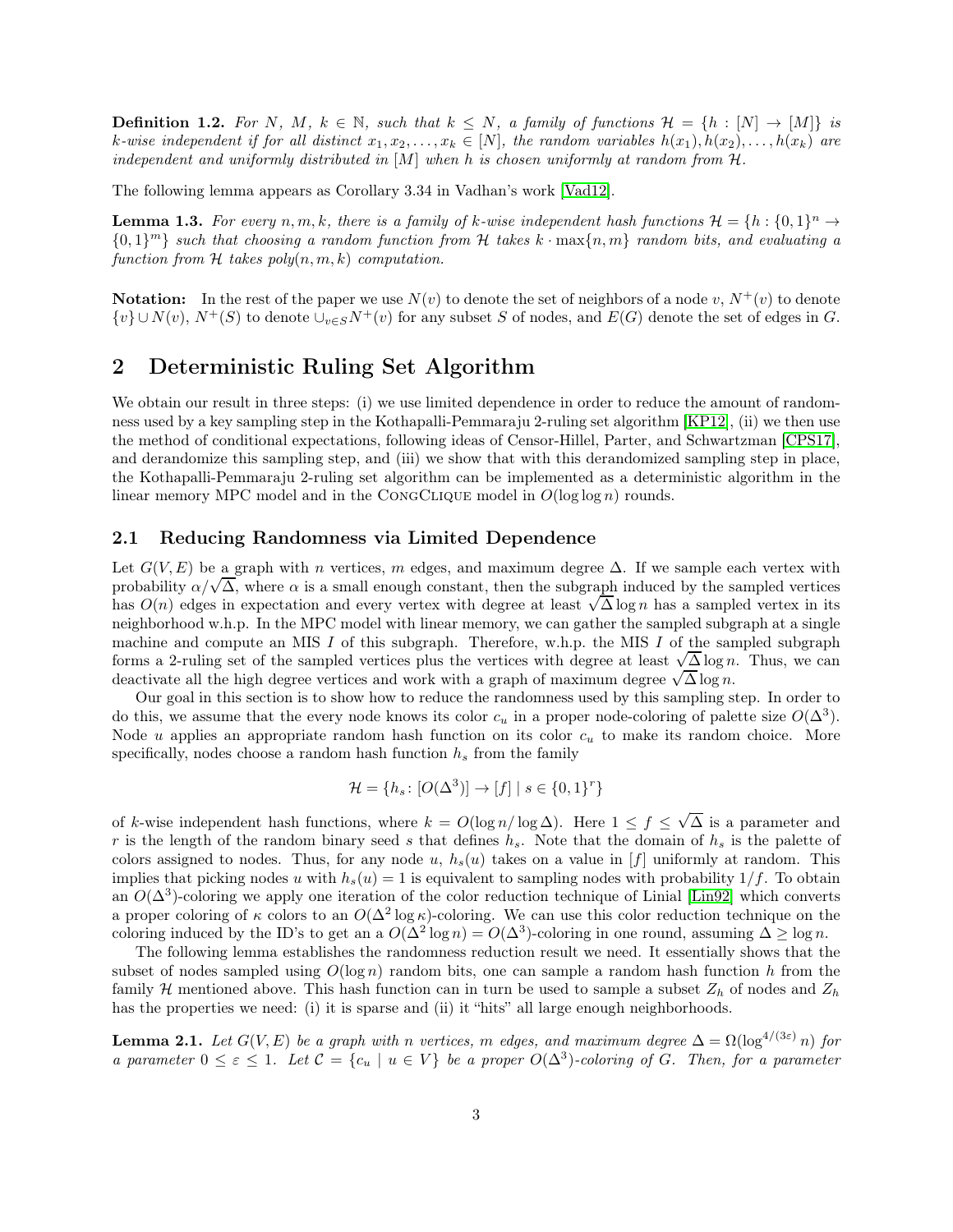$f, 1 ≤ f ≤ √\overline{\Delta}$  and any constant  $c > 0$ , there exists a family of  $O(log n / log \Delta)$ -wise independent hash  $functions \mathcal{H} = \{h_s: [O(\Delta^3)] \rightarrow [f] \mid s \in \{0,1\}^r\}$  *such that choosing a random function*  $h \in \mathcal{H}$  *takes*  $r = O(\log n)$  *random bits and for*  $Z_h = \{u \in V \mid h(c_u) = 1\}$  *it holds that:* 

- *1.*  $\mathbf{E}[|E(G[Z_h])|] \leq \beta m/f^2$  for some constant  $\beta > 0$ , and
- 2. For all  $v \in V \setminus Z_h$  such that  $|N(v)| \geq f\Delta^{\varepsilon}$ ,  $Pr[N(v) \cap Z_h \neq \emptyset] \geq 1 1/n^c$ .

*Proof.* Since we are using a family of k-wise independent hash functions  $\mathcal{H} = \{h : [N] \to [M]\}$  for  $k =$  $O(\log n/\log \Delta)$ ,  $N = O(\Delta^3)$ , and  $M = f \leq \sqrt{\Delta}$ , Lemma [1.3](#page-2-0) tells us that  $r = k \cdot \min\{O(\log M), O(\log N)\}$  $O(\log n)$  random bits suffice to pick a random hash function h from H.

First we prove that  $\mathbf{E}[|E(G[Z_h])|] \leq O(m/f^2)$ . Let  $X_e$  be a random variable indicating whether the edge  $e \in E$  belongs to  $E(G[Z_h])$  or not. For an edge  $e = (u, v)$ , we have  $X_e = 1$  if and only if both end points  $u, v \in E$  $Z_h$ . Since h belongs to a family of  $O(\log n/\log \Delta)$ -wise independent hash functions, the random bits output by h are at least pairwise independent. Therefore,  $Pr[X_e = 1] \leq Pr[h(c_u) = h(c_v) = 1] = Pr[h(c_u) = 1]$ .  $Pr[h(c_v) = 1] \leq O(1/f^2)$ . Therefore by linearity of expectations,  $\mathbf{E}[|E(G[Z_h])|] = \sum_{e \in E} \mathbf{E}[X_e] \leq O(m/f^2)$ .

Now we prove the second part of the lemma. Consider a vertex  $v \in V \setminus Z_h$  such that  $|N(v)| \geq f\Delta^{\varepsilon}$ . Let  $Y_u$  be a random variable indicating whether  $u \in Z_h$  or not. And let Y be the random variable denoting the number of neighbors of v that are in  $Z_h$ . If none of the neighbors of v belong to the set  $Z_h$ , then it means  $Y = \sum_{u \in N(v)} Y_u = 0$ . Let  $\mu = \mathbf{E}[Y] = \sum_{u \in N(v)} \mathbf{E}[Y_u] \ge \sum_{u \in N(v)} \Pr[Y_u = 1] \ge O(|N(v)|/f) \ge \Delta^{\varepsilon}$ . Since h belongs to a family of  $k = (32c/\varepsilon) \log n / \log \Delta$ -wise independent hash functions we can use limited independence Chernoff bound from Lemma [1.1](#page-1-0) to show concentration around the expected value.

$$
\Pr[|Y - \mu| \ge \mu/2] \le 8 \left(\frac{4k\mu + 4k^2}{\mu^2}\right)^{k/2} \le 8 \left(\frac{4 \cdot 32c \log n}{\varepsilon \log \Delta \cdot \Delta^{\varepsilon}} + \frac{4 \cdot (32c \log n)^2}{(\varepsilon \log \Delta \cdot \Delta^{\varepsilon})^2}\right)^{k/2}
$$
  
 
$$
\therefore \Pr[|Y - \mu| \ge \mu/2] \le 8 \left(\Delta^{-\varepsilon/4}\right)^{\frac{16c \log n}{\varepsilon \log \Delta}} \le 8 \cdot 2^{-4c \log n} \le \frac{1}{n^{2c}}
$$

Where the third inequality holds because we assume  $\Delta = \Omega(\log^{4/(3\varepsilon)} n)$  which implies  $\log n = O(\Delta^{3\varepsilon/4})$ . Therefore, we get  $Pr[N(v) \cap Z_h = \emptyset] = Pr[Y = 0] \le Pr[Y \le \Delta^{\varepsilon}/2] \le 1/n^{2c}$ . A union bound over all such vertices v proves the second property and hence, the lemma.  $\Box$ 

### 2.2 Applying the Method of Conditional Expectations

Note that even though we showed that  $Z_h$  can be sampled using a random seed of size  $O(\log n)$  random bits, this by itself does not imply a deterministic algorithm. A trivial way to derandomize the sampling of  $Z_h$ is to consider all possible values of the seed and pick the one that gives a set with the required properties; such a setting is guaranteed to exist. But, there are polynomially many choices, so this is not an efficient approach. In the proof of the following theorem we use the method of conditional expectations and follow the scheme of [\[CPS17\]](#page-5-2) for implementing this method in the MPC and CongClique models.

<span id="page-3-0"></span>**Theorem 2.2.** Let  $G(V, E)$  be a graph with n vertices, m edges, and maximum degree  $\Delta = \Omega(\log^{4/(3\varepsilon)} n)$ *for parameter*  $\varepsilon > 0$ . And let  $1 \le f \le \sqrt{\Delta}$  be another parameter. We can design a deterministic algorithm  $\mathcal{A}_{det}$  that constructs a set  $Z \subseteq V$  such that  $|E(G[Z])| \leq O(m/f^2)$  and for all vertices  $v \in V \setminus Z$  such that  $|N(v)| \ge f\Delta^{\varepsilon}$ ,  $N(v) \cap Z \ne \emptyset$ . This set Z can be constructed in  $O(1)$  rounds of the linear memory MPC and CongClique *models.*

*Proof.* We describe the algorithm  $A_{det}$  in linear memory MPC; extending it to CONGCLIQUE using Lenzen's routing protocol [\[Len13\]](#page-6-12) is straightforward. We first define some random variables. Let  $E_A$  be the random variable denoting the number of edges  $G[Z_h]$  where  $Z_h$  is the set of nodes constructed in Lemma [2.1.](#page-2-1) For node  $u \in V$  let  $X_u$  be indicator random variable for the event that  $|N(u)| \ge f\Delta^{\varepsilon}$  and  $N^+(u) \cap Z_h = \emptyset$ . For all  $u \in Z_h$  we have  $Pr[X_u = 1] = 0$  and by Lemma [2.1,](#page-2-1) for all  $u \in V \setminus Z_h$  we have  $Pr[X_u = 1] \leq 1/n^c$ . Define  $\Psi = E_A + n^4 \sum_{u \in V} X_u$ . We also have  $\mathbf{E}[\Psi] = \mathbf{E}[E_A] + n^4 \sum_u \Pr[X_u = 1] \le \beta m / f^2 + n^{4-c} = O(m / f^2)$ .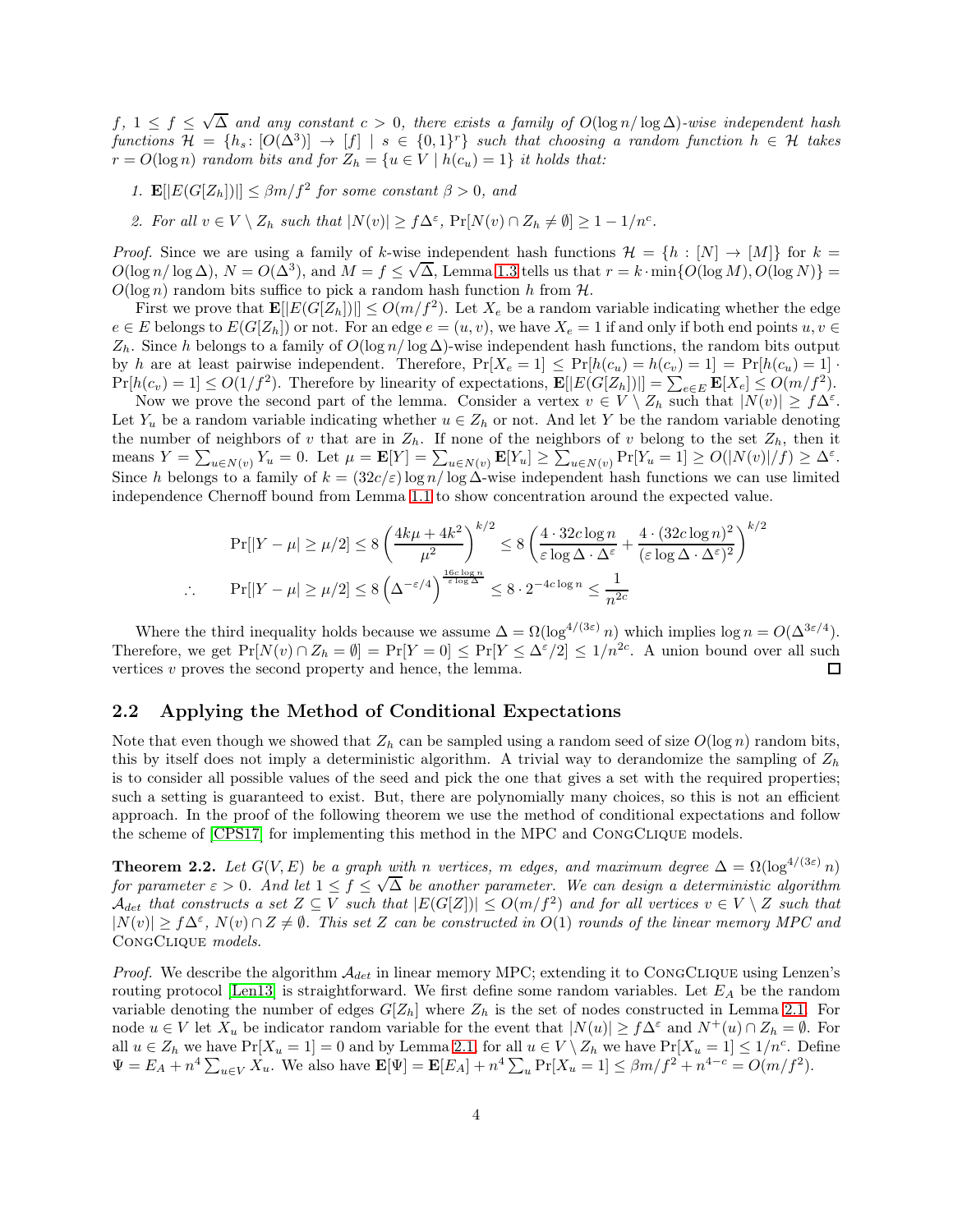Lemma [2.1](#page-2-1) tells us that the random variables  $E_A$  and  $X_u$  (and hence  $\Psi$ ) are determined by an  $r = O(\log n)$ bit random seed. We will use the method of conditional expectations to deterministically set these r "random" bits in t chunks,  $Y_1, Y_2, \ldots, Y_t$ , of  $\lfloor \log n \rfloor$  bits each, for  $t = O(1)$  such that  $\mathbf{E}[\Psi \mid Y_1, Y_2, \ldots, Y_i] \leq \mathbf{E}[\Psi \mid Y_1, Y_2, \ldots, Y_i]$  $Y_1, Y_2, \ldots, Y_{i-1}$  for  $i = 1, 2, \ldots, t$ . Thus,  $\mathbf{E}[\Psi \mid Y_1, Y_2, \ldots, Y_t] \leq \mathbf{E}[\Psi] = O(m/f^2)$ . But,  $\Psi$  conditioned on  $Y_1, Y_2, \ldots, Y_t$  is completely determined and its value can be bounded above by  $O(m/f^2)$  only when  $E_A = O(m/f^2)$  and  $X_u = 0$  for all u.

We will now show how to compute the assignment of each chunk of the seed in  $O(1)$  rounds. Since  $t = O(1)$ , we get an  $O(1)$  round algorithm. Assume that the assignment for the previous  $i - 1$  chunks  $Y_1 \ldots, Y_{i-1}$  have been fixed and we're now setting the bits in  $Y_i$ . For each of the (at most n) possible assignments to  $Y_i$ , we assign a unique node v that is responsible for computing  $\mathbf{E}[\Psi \mid Y_1, \ldots, Y_i].$ 

For each  $u \in V$  let  $E_u$  be a random variable denoting the number of sampled edges incident on u (note that  $E_u = 0$  if u is not sampled). For a particular value  $Y_i$ , the assigned node v receives the values  $\mathbf{E}[E_u]$  $Y_1, \ldots, Y_i$  from all  $u \in V$  and  $\Pr[X_u = 1 | Y_1, \ldots, Y_i]$  from all nodes  $u \in V$ . Notice that a node u can compute the conditional values  $\mathbf{E}[E_u | Y_1, \ldots, Y_i]$  and  $\Pr[X_u = 1 | Y_1, \ldots, Y_i]$ , since u knows the IDs of the vertices in  $N(u)$  and has all the information for this computation. The node v then computes  $\sum_{u\in V} \mathbf{E}[E_u | Y_1, \dots, Y_i]$ and  $\sum_{u\in V} \Pr[X_u = 1 | Y_1, \ldots, Y_i]$  and sends them to a global leader w. Thus, using the values received from all the assigned nodes, w knows  $\sum_{u \in V} \mathbf{E}[E_u | Y_1, \dots, Y_i]$  as well as  $\sum_{u \in V} \Pr[X_u = 1 | Y_1, \dots, Y_i]$  for all of the possible *n* assignments to  $Y_i$ . Finally, w chooses the  $Y_i$  that minimizes  $\sum_{u\in V} \mathbf{E}[E_u | Y_1, \ldots, Y_i] +$  $\sum_{u \in V} \Pr[X_u = 1 | Y_1, \dots, Y_i]$  and broadcasts this choice to all nodes in the graph. Note that this implies after  $O(1)$  rounds, the seed has been completely fixed and this is the good seed we wanted to compute. We get a good hash function  $h \in \mathcal{H}$  from Lemma [2.1,](#page-2-1) which gives us the set of nodes  $Z = Z_h$  that satisfies the theorem. theorem.

### 2.3 Deterministic 2-Ruling Sets

The 2-ruling set algorithm of Kothapalli and Pemmaraju [\[KP12\]](#page-6-3), with the random sampling step replaced by a deterministic step with the necessary properties is shown below.

<span id="page-4-0"></span>Algorithm 1: DETERMINISTIC-2-RULING-SET $(G)$ 

1  $U \leftarrow \emptyset$ ,  $\Delta \leftarrow \Delta(G)$  // Initially ruling set is empty and all nodes are active  ${\bf 2}\ \ \textbf{while} \ \Delta = \Omega(\log^4 n) \ \textbf{do}$ **3** Compute an  $O(\Delta^3)$  coloring using one iteration of Linial's coloring algorithm [\[Lin92\]](#page-6-11) 4 Using Theorem [2.2](#page-3-0) with parameters  $f = \sqrt{\Delta}$  and  $\varepsilon = 1/3$  deterministically compute a set Z 5 Send the subgraph induced by Z to a single machine w which computes an MIS I of  $G[Z]$ 6 Let H be the set of nodes in G with degree at least  $f\Delta^{\varepsilon} = \Delta^{5/6}$  $7 \mid G \leftarrow G[V \setminus (N^+(I) \cup H)]$  // Nodes with a neighbor in I and high degree nodes are deactivated  $\mathbf{8} \quad \Delta \leftarrow \Delta(G), U \leftarrow U \cup I$ 9 end 10 Run the deterministic low-degree MIS algorithm of  $[CPS17]$  on G and add the MIS nodes to U  $\scriptstyle\rm 11 \hspace{0.5mm}$ return  $U$ 

Theorem 2.3. *Algorithm [1](#page-4-0) deterministcally computes a* 2*-ruling set of* G *in* O(log log n) *rounds of the linear memory MPC and* CongClique *models.*

*Proof.* Running one iteration of Linial's coloring algorithm in MPC and CONGCLIQUE requires  $O(1)$  rounds. The set U returned by the algorithm is an independent set, and the high degree vertices deactivated in each iteration have a node in U that is at most 2 hops away. The rest of the nodes are in  $N^+(U)$ , which proves correctness.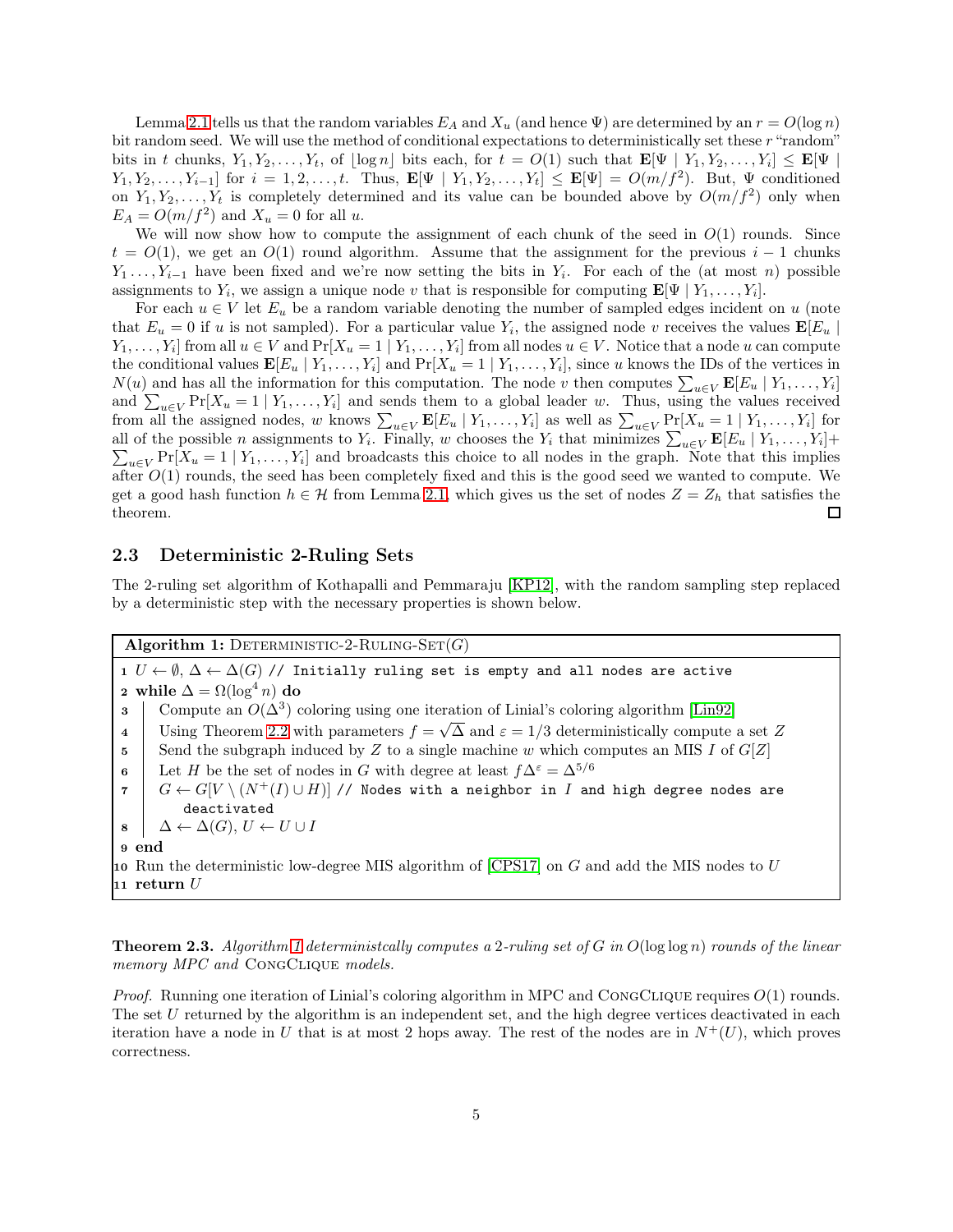In each iteration of the while loop, the set Z can be found in  $O(1)$  rounds using Theorem [2.2.](#page-3-0) With  $f = \sqrt{\Delta}$ , Theorem [2.2](#page-3-0) gives us that  $G[Z]$  has at most  $O(m/\Delta) \leq O(n)$  edges. Therefore,  $G[Z]$  can be sent to w in constant rounds in linear memory MPC (and also in CongClique using Lenzen's routing protocol [\[Len13\]](#page-6-12)). The rest of the steps in the while loop also require constant rounds.

In each iteration, the maximum degree of the active graph falls from  $\Delta$  to  $\Delta^{0.5+\varepsilon} \leq \Delta^{5/6}$  for  $\varepsilon = 1/3$ . This implies there can be at most  $O(\log \log \Delta)$  iterations before  $\Delta$  becomes small enough and we exit the while loop.

Finally the deterministic low-degree MIS algorithm of Censor-Hillel, Parter, and Schwartzman [\[CPS17\]](#page-5-2) takes  $O(\log \Delta)$  rounds in the CONGCLIQUE model when  $\Delta = O(n^{1/3})$ . This algorithm also works in the linear memory MPC model with the same round complexity. In our case  $\Delta = O(\log^4 n)$  so this algorithm can be used, and it requires  $O(\log \log n)$  rounds, which proves the theorem.

One can alternatively use the deterministic MIS algorithm of Czumaj, Davies, and Parter [\[CDP20a\]](#page-5-0) that takes  $O(\log \Delta + \log \log n)$  rounds in the low-memory MPC model. This algorithm will work with the same round complexity in the linear memory MPC and CongClique models. So the overall running time of Algorithm [1](#page-4-0) remains  $O(\log \log n)$  rounds. □

### 3 Future Work

The natural direction suggested by our work is whether it can be applied to obtain fast, deterministic 2-ruling set algorithms in the other two MPC memory regimes? Specifically, it will be interesting to determine if our techniques also yield a  $O(poly log log n)$ -round 2-ruling set deterministic algorithm in the sublinear memory MPC model. In the superlinear memory MPC model, Harvey, Liaw, and Liu [\[HLL18\]](#page-6-13) give a randomized  $O(1)$ round MIS algorithm. It would be interesting to see if one can obtain deterministic  $O(1)$ -round algorithms for MIS and 2-ruling set in the superlinear memory MPC model.

Acknowledgement: We thank the anonymous reviewer who suggested a simplification to our approach that also led to an improvement in the running time of Algorithm [1.](#page-4-0)

### References

- <span id="page-5-1"></span>[ABI86] Noga Alon, László Babai, and Alon Itai. A Fast and Simple Randomized Parallel Algorithm for the Maximal Independent Set Problem. *J. Algorithms*, 7(4):567–583, December 1986.
- <span id="page-5-4"></span>[BKS17] Paul Beame, Paraschos Koutris, and Dan Suciu. Communication Steps for Parallel Query Processing. *J. ACM*, 64(6), oct 2017.
- <span id="page-5-0"></span>[CDP20a] Artur Czumaj, Peter Davies, and Merav Parter. Graph Sparsification for Derandomizing Massively Parallel Computation with Low Space. In *Proceedings of the 32nd ACM Symposium on Parallelism in Algorithms and Architectures*, SPAA '20, page 175–185, New York, NY, USA, 2020.
- <span id="page-5-5"></span>[CDP20b] Artur Czumaj, Peter Davies, and Merav Parter. Simple, Deterministic, Constant-Round Coloring in the Congested Clique. In *Proceedings of the 39th Symposium on Principles of Distributed Computing*, PODC '20, page 309–318, New York, NY, USA, 2020.
- <span id="page-5-2"></span>[CPS17] Keren Censor-Hillel, Merav Parter, and Gregory Schwartzman. Derandomizing Local Distributed Algorithms under Bandwidth Restrictions. In *31st International Symposium on Distributed Computing, DISC 2017, October 16-20, 2017, Vienna, Austria*, volume 91 of *LIPIcs*, 2017.
- <span id="page-5-3"></span>[FMS<sup>+</sup>10] Jon Feldman, S. Muthukrishnan, Anastasios Sidiropoulos, Cliff Stein, and Zoya Svitkina. On Distributing Symmetric Streaming Computations. *ACM Trans. Algorithms*, 6(4), sep 2010.